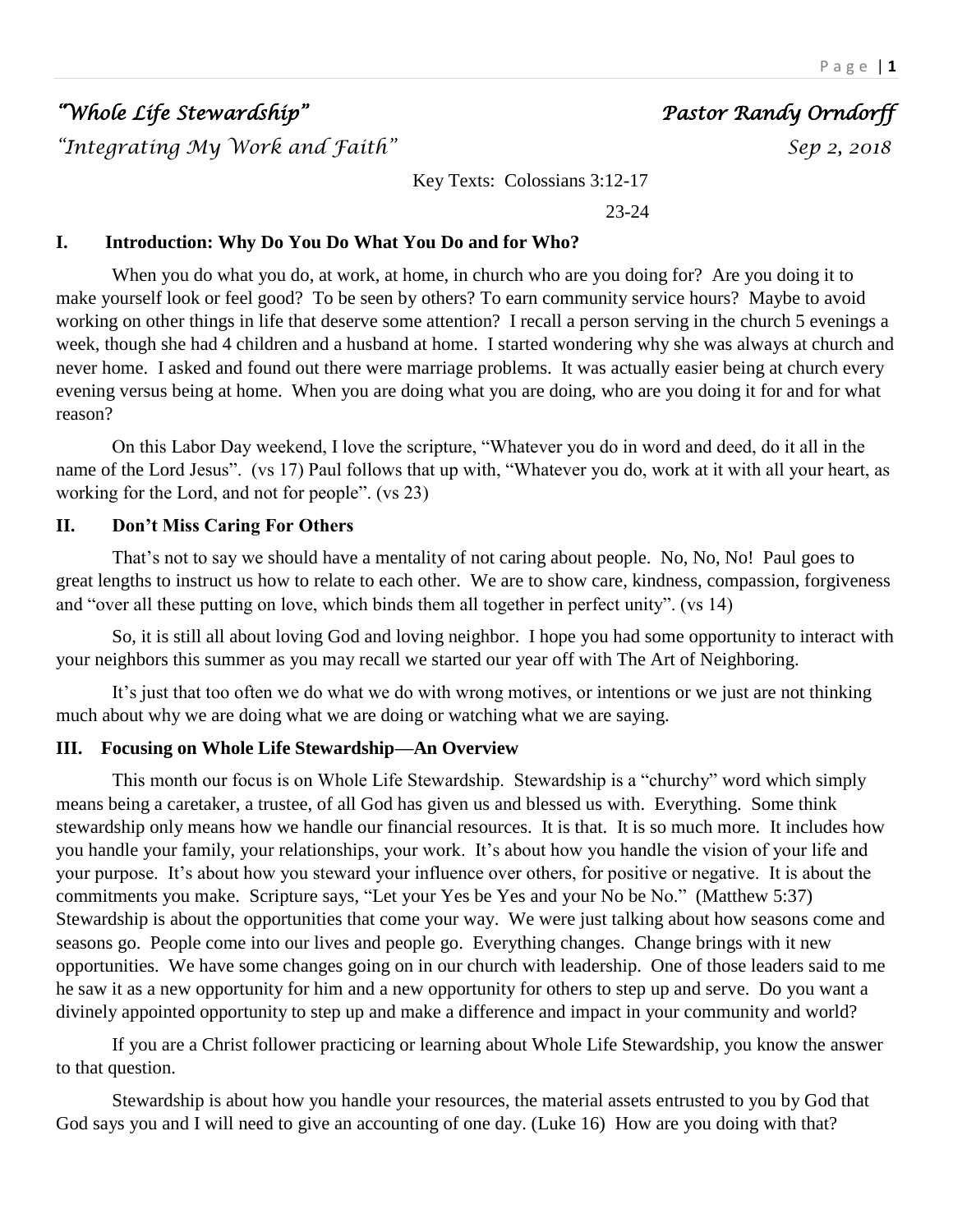And at the end of the day, to have victory in this life, do you know who stewardship is about? You! Because God has given you the responsibility of managing your life and stewarding, caring for, everything that is in your hand.

Friends, life is a journey, a trek through time to an eternal destination. Whether your road is rough or smooth, stewardship is a constant priority and when we each begin to understand, grasp and come to one of those "aha" moments and get this, our lives, our families, our church and, yes, even our work can be transformed.

## **IV. What Living Should Look Like as a Christian**

Now, let's look at Colossians a little closer because it might surprise you at the context in which Paul is writing. First off, he is writing to all Christians about how to live their lives and what should come out of our mouths which flow from our hearts. I'll be the first to admit in grasping this more and more I realize I need a whole lot of heart work and I can hear myself saying in prayer, "God help me not be like that, or think that, and help me watch my words wherever I am." Look, you can borrow that if you like, because my best guess, I'm not alone. I can be my best self many times, but every now and then that pendulum swings and I drop the ball and I'm not. I'm not doing what I'm doing or saying to please God and sometimes it is not so pleasing to others. We are all on a journey.

## **V. Take the Survey and See Where You Are**

As part of our Whole Life Stewardship month we will be providing you an opportunity to see where you are on your spiritual walk with an online survey. You get to do your own evaluation and then Sept 21-23 when we have our Intentional Discipleship Weekend with Johnnie Draughon, you'll be better prepared to see what your next steps of faith development should be. Be looking for that information soon.

So, Paul is speaking to the church and us as individual believers. Whatever you do, whatever your work is, in your work world, or in your retirement, do it all in the name of Jesus. Be careful not to separate your faith life from your work life. That's not easy because it is so easy to get caught up in the office or work place environment letting that influence you versus your faith. There's lots of gossip, water fountain and break room conversations, there's flirting leading to affairs, rude jokes, lots of criticism and if you work hard, others who will pull you down because they believe you make them look bad. And overall poor communication, favoritism, and unfairness.

#### **VI. Paul Addresses Slaves and Masters**

Now in Paul's context in the second half of Colossians 3 he is talking about slaves and how they "should obey and to win favor and to do so with sincerity of heart and reverence to the Lord". (vs 22) Paul's culture included slavery. Remember it is the history of the Jewish people to be enslaved by Pharaoh and their salvation story is the Exodus and being delivered from slavery. And yet slavery was still part of culture and obviously in the city of Colosse in Asia, slavery was prevalent. Paul is not condoning slavery. The church today is opposed to slavery. That is why the church, including us this past January holds what's called "Freedom Sunday". It is estimated to be 40-70 million slaves in the world today, mostly in Asian countries. In the Americas, about 1.95 million. The little New Testament book of Philemon is about a slave owner and his slave Onesimus in the Colossian church that Paul writes to. Paul, understanding the culture, is instructing those who are slaves and part of the church to work for the Lord and not for men and do it with all your heart. And he tells masters to do what is right and fair, because you have a Master in heaven. (Col 4:1)

## **VII. How Colossians 3 Applies Today**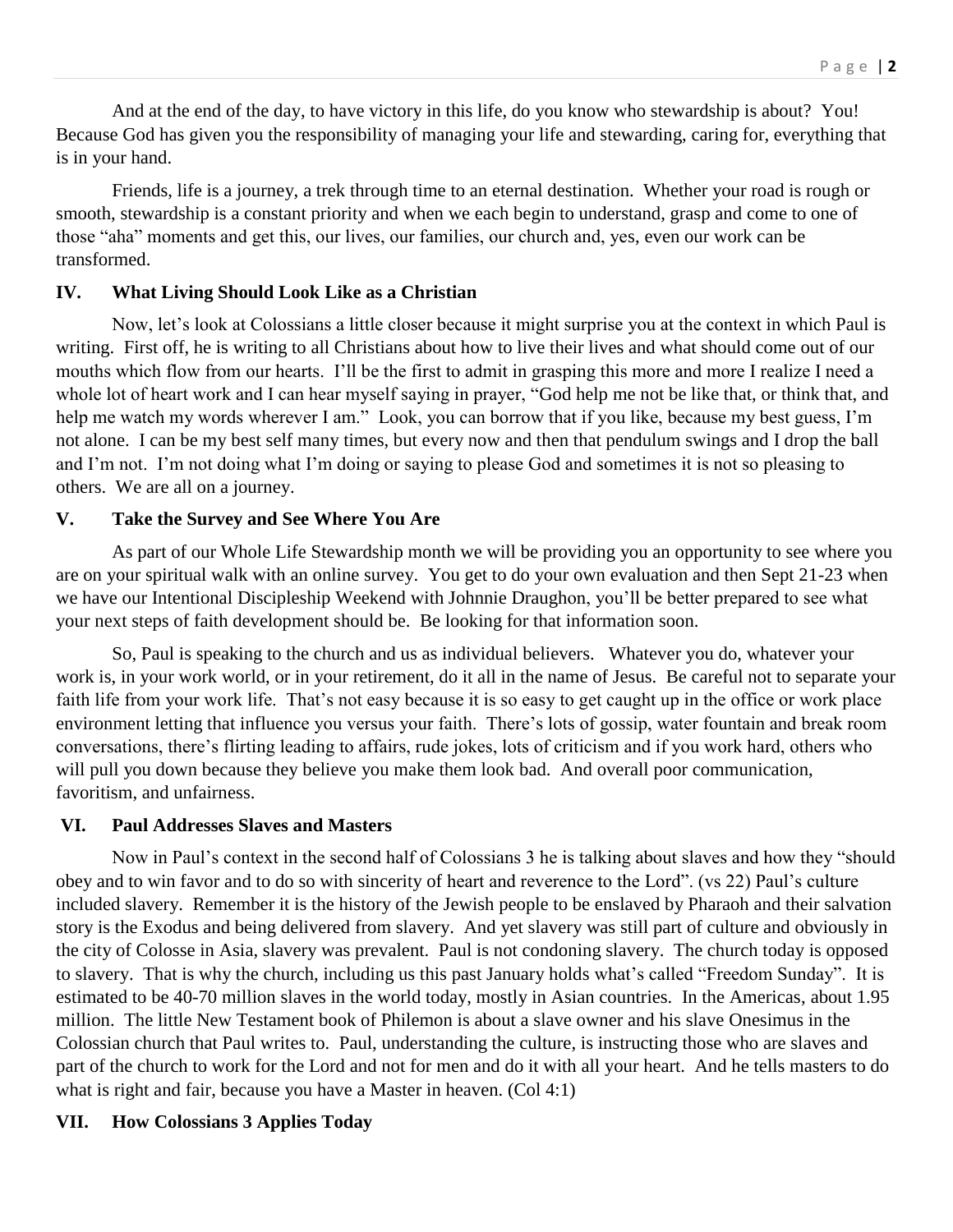So how does this speak to us today in our work? Well, those who work all have a boss. I have a bishop and a district superintendent and a Leadership Team who give me direction, evaluate my work, and hold me accountable. We have a bishop who has said to us, "I want every church in the Virginia Conference to have an intentional plan of discipleship for their members in every church". Now, we have been heading in that direction for a number of years, encouraging every person to be in a small group Bible study. You may or may not agree with that. I have a boss that is saying she believes this needs to happen in every local church. My previous boss, Bishop Cho, told us to focus on prayer for 4 years and that's what I tried, and others here tried to help us do. And we tried to do so with all our hearts, seeking to please God and get God's vision for us and to grow in unity.

As employers, Paul suggests operating with fair policies, procedures and fair compensation. As leaders we are to care for people and not take advantage or abuse people, because in those leadership roles we are accountable to God.

#### **VIII. A Word of Appreciation To Those Labors**

Let's take a moment to thank and appreciate those who labor and work. We often thank first responders and rightfully so, they sacrifice much time to help others often in crisis situations, leaving a lot of emotional stress and internal conflict. Thank you. Keep doing what you're doing to please God.

There are also VDOT workers, plumbers, HVAC, teachers, people who work in restaurants, administrators and directors, phone and cable people, recreation people, therapists of all kinds, health care workers. Those who work in agriculture and labor to bring us our food. What do you do, what did you do? It's not irrelevant or irreverent on Labor Day weekend. Call it out. What do you do, what did you do? Why do you do it? Some say work should be about "making a life, not a living". I love what God called me to do, even in the toughest and hardest of weeks.

#### **IX. We All Have Frustrations and Challenges**

I'm no different from most of you. I sometimes wonder, "Why did I go into full time ministry?" I sometimes think, "How much longer do I want to do this?" Then I think about God's calling on my life. I think about the flipside of the challenges to the good I see God doing in the world, in families, in individual lives. I hear stories of how God guided people in their work places and I realize while work is sometimes rough and tough and draining, God is with me and God is with you every step of the way. And if we approach our work world and steward it well, God will be right with us and we'll see people we deal with as people, not objects. Paul wanted "Masters" to see their slaves as brothers and sisters in Christ—not as objects, but as people. How will you choose to see those you work with, those you work for, and those you serve? How can you be used by God in your work place or where you volunteer?

#### **X. Moving Toward Integration**

Integrate your faith and work. It's not just about what you do, it's about who you are and how you do it. And sure, there are tough situations, tough conversations you may have to confront and deal with. If we do it the way Christ taught us, then what you say and do will be pleasing and honoring to God. Just be sure to not let yourself and your desires and frustrations and anger get too much in the mix. Instead, let those fruits of kindness, humility, patience, gentleness, forgiveness, and love rule your heart and your work world. If we do so we will be a whole lot closer to doing what we do as working for the Lord.

I hope whatever you do this week you'll be more aware of stewarding your work life and your school life and your retirement life in a way to please God first and foremost and then to treat everyone with respect, fairness and positive regard.